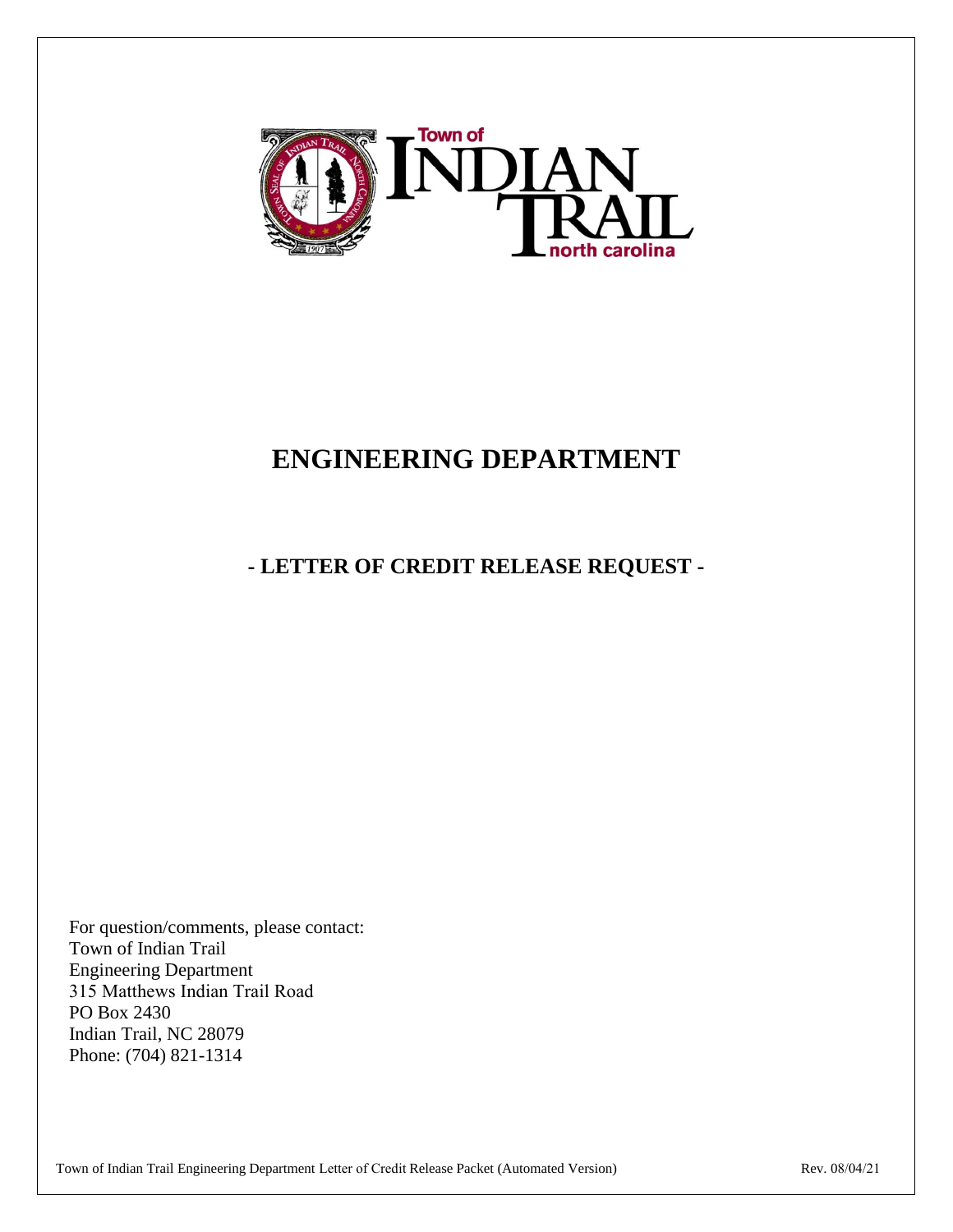### **– Letter of Credit Release –** Instructions

- Complete the request form in its entirety and return to the Engineering Department;
- Your inspection will take place within the next 30 days unless otherwise notified;
- Upon approval, the Town's surety release fee is \$300.00 (certified check or money order). Please make check payable to the Town of Indian Trail and mail or deliver to:

Town of Indian Trail Engineering Department PO Box 2430 315 Matthews Indian Trail Road Indian Trail, NC 28079

**This packet includes:**

#### **Letter of Credit Release Data Form (1 page)**

This form must be completed and returned to the Engineering Department.